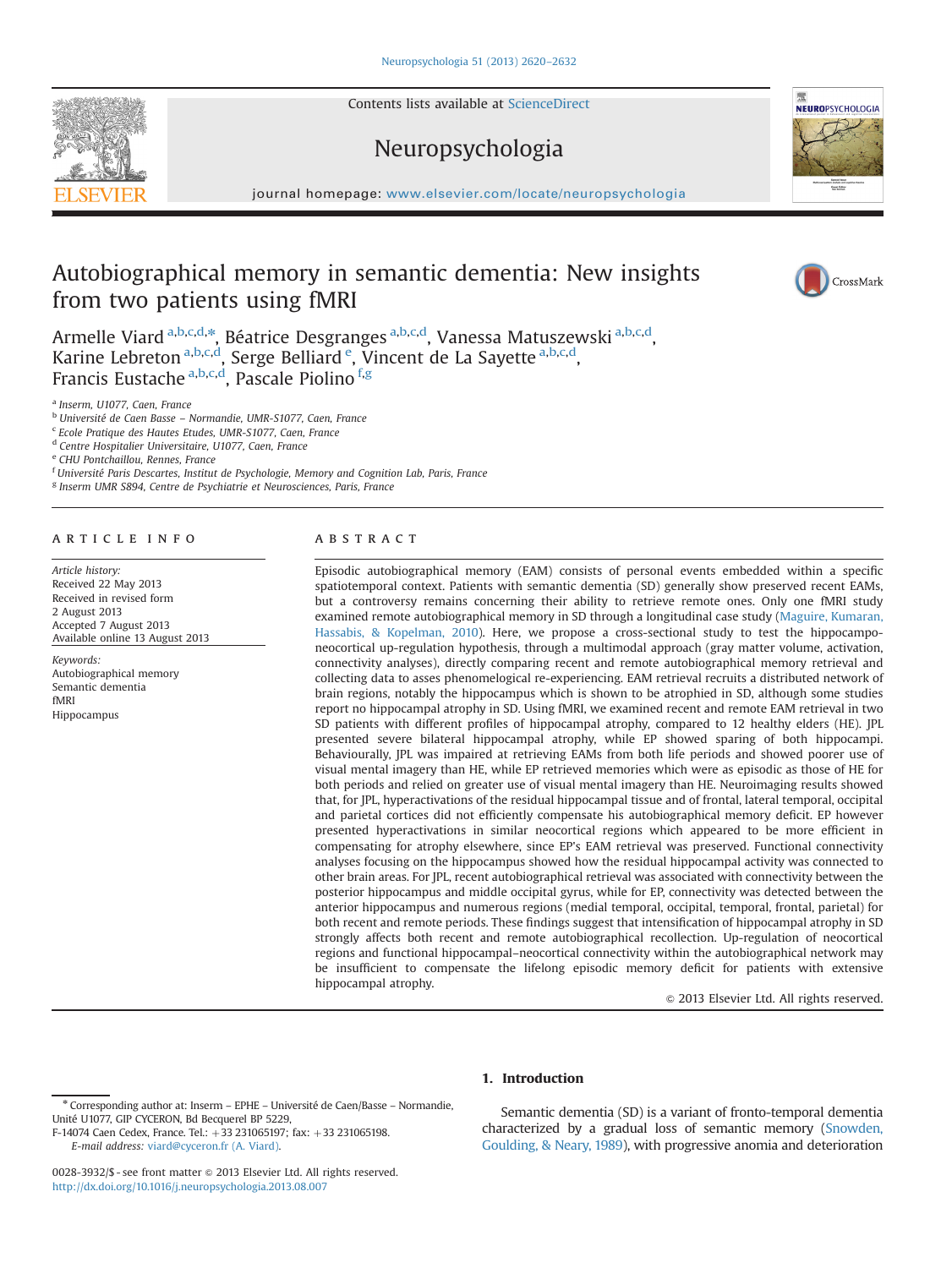of vocabulary (Neary et al., 1998). An asymmetrical atrophy of the lateral temporal lobe is generally observed (Hodges & Patterson, 2007) with an antero-posterior gradient, the highest changes located in its anterior portion (Desgranges et al., 2007). A relative preservation of episodic memory is observed, with intact recent and day-today memory, while a controversy concerning the recall of remote autobiographical memories persists. Some studies report a reversed temporal gradient with preservation of recent relative to remote memories (Graham & Hodges, 1997; Graham, Kropelnicki, Goldman, & Hodges, 2003; Graham, Patterson, & Hodges 1999; Hodges & Graham, 1998; Hou, Miller, & Kramer, 2005; Matuszewski et al., 2009; Nestor, Graham, Bozeat, Simons, & Hodges, 2002; Piolino, Desgranges, et al., 2003; Snowden, Griffiths, & Neary, 1996). These patterns have been interpreted in favour of the standard theory of memory consolidation (Bayley & Squire, 2005; McClelland, McNaughton, & O'Reilly, 1995; Murre, 1996; Squire & Alvarez, 1997) which states that recent memories rely on the medial temporal lobe (MTL), while remote memories rely on neocortical regions, including the lateral temporal lobe. However, the standard theory does not distinguish between the two components (episodic and semantic) of declarative memory. Several studies on SD show impairments of the semantic aspects of autobiographical memory (e.g., names of acquaintances) which contrasts with relatively good recall of episodic autobiographical events (Duval et al., 2012; Piolino, Belliard, Desgranges, Perron, & Eustache, 2003). Some of these studies report a flat gradient showing a relative preservation of EAM across all life periods in SD (Maguire et al., 2010; McKinnon, Black, Miller, Moscovitch, & Levine, 2006; Moss, Kopelman, Cappalletti, De Mornay Davies, & Jaldow, 2003; Piolino, Belliard, et al., 2003; Westmacott, Leach, Freedman, & Moscovitch, 2001). These findings are consistent with the Multiple Trace Theory (MTT, Nadel & Moscovitch, 1997; Moscovitch, Nadel, Winocur, Gilboa, & Rosenbaum, 2006) which argues in favour of a permanent involvement of the MTL, in particular the hippocampus, in the retrieval of EAMs, whatever their remoteness. One possible explanation for the conflicting findings might be the degree of hippocampal atrophy, a crucial structure involved in EAM retrieval (for review, Viard, Desgranges, Eustache, & Piolino, 2012).

Evidence of hippocampal atrophy is now well documented in SD, even in the early stages of the disease (Acosta-Cabronero et al., 2011; Boxer et al., 2003; Chan et al., 2001; Davies, Graham, Xuereb, Williams, & Hodges, 2004; Desgranges et al., 2007; Good et al., 2002; Lehmann et al., 2010; Nestor, Fryer, & Hodges, 2006; Rosen et al., 2002; van de Pol et al., 2006), although their remains a variability with some patients presenting no hippocampal atrophy (Mummery et al., 2000). Despite such hippocampal atrophy, SD patients are still able to retrieve autobiographical memories, at least to a greater extent than patients with Alzheimer's disease (AD; Hodges, 2013; Irish et al., 2011). Two observations can explain such discrepancies: a rostro-caudal gradient is observed in SD, with atrophy mainly localized in the anterior part of the hippocampus, while in patients with Alzheimer's disease, atrophy is located all along the axis of the hippocampus (Chan et al., 2001; Davies et al., 2004; for review, Hornberger & Piguet, 2012). Moreover, the limbic-diencephalic network (precuneus, posterior cingulate cortex), important in autobiographical memory (Maguire, 2001; Svoboda, McKinnon, & Levine, 2006), is affected in AD (Hodges, 2013) which may explain their greater difficulty in retrieving autobiographical memories compared to SD (Nestor et al., 2006; Piolino, Desgranges, et al., 2003).

Studies on remote autobiographical memory in SD are scarce and only one fMRI study examined remote autobiographical memory in a patient suffering from SD (Maguire et al., 2010). In this longitudinal case study, the patient was examined on three separate occasions (years 1, 2 and 3), with an episodic autobiographical recall task during fMRI scanning, followed by a debriefing session, performed each time. At year 1, despite atrophy in the left hippocampus and left anterior temporal neocortex, the quality of the patient's recollection was similar to that of a single age-matched control subject and the "classic" autobiographical network (medial prefrontal and lateral temporal cortices, medial temporal lobe, medial parietal and retrosplenial cortices, occipital areas) was activated. Neuropsychological testing showed that he was impaired on a semantic fluency task and scored poorly on a verbal memory test (story recall), possibly reflecting his semantic and language difficulties. At year 2, with atrophy starting to involve the contralateral areas (right hippocampus, right anterior temporal neocortex and right temporal pole, right cerebellum), his autobiographical memory gradually lost in specificity and recollective (i.e., episodic) quality and other neocortical areas were up-regulated (ventromedial and ventrolateral prefrontal cortices, right lateral temporal cortex and precuneus). Neuropsychological testing showed his naming difficulties became more pronounced and impairments in comprehension more evident. At year 3, there was significant atrophy of both temporal lobes, including both hippocampi (more extensive on the left) and right cerebellum, coinciding with a collapse of his autobiographical memory. Moreover, he became more withdrawn with increased word-finding difficulties, paraphasias and comprehension problems. By modelling the effects of memory remoteness parametrically, Maguire et al. (2010) found no changes in the brain network according to the age of memories, ranging from adolescence to the recent year. Memories from different life periods were however not directly compared to one another, rich re-experiencing via phenomenological scales was not probed and functional hippocampal–neocortical connectivity was not studied.

Here, in the same vein as Maguire et al.'s (2010) pioneer study, we examined the effects of hippocampal atrophy on the integrity of the brain activity recorded by means of fMRI during EAM retrieval. We expected to confirm this previous work using a cross-sectional approach in a pathology which is scarcely studied with fMRI, not only to bring support to Maguire et al. (2010) findings, but also to confirm these results with a different paradigm and different patients. Moreover, we also expected to complement this previous work in a number of relevant ways, especially by adding further evidence regarding the hippocampal–neocortical regulation hypothesis in SD, via activation and connectivity analyses, and collecting numerous behavioural data to assess the degree of phenomenological re-experiencing (episodic quality, emotional intensity, valence, mental visual imagery, state of consciousness, repetition) in two SD patients with different profiles of atrophy: one had bilateral anterior hippocampal atrophy and the second had relatively preserved hippocampi. These patients were scanned while retrieving EAMs from two different life periods (recent and remote), ranging as far as childhood to the recent year. We examined whether or not a deficit in autobiographical memory recall in SD was present depending on the degree of atrophy and remoteness of memories. We recorded functional activations and performed connectivity analyses focusing on the hippocampus to show how the residual hippocampal activity was connected to other brain regions and if these connections had a compensatory effect in the two patients. Based on prior work in our laboratory (Piolino et al., 2004, 2008; Viard et al., 2007, 2010) in line with MTT, we predicted that hippocampal atrophy would affect recent and remote EAM retrieval, while a (relative) preservation of the hippocampus would permit EAM retrieval, whatever memory remoteness. Based on Maguire et al. (2010) prior fMRI study in SD, we expected that, in the presence of atrophied regions within the autobiographical memory network, different processes might be observed: either activation in residual tissue, up-regulation of areas within the network or recruitment of additional brain areas. We expected that hippocampal atrophy would severely impair connectivity to other regions (e.g., neocortical) preventing rich autobiographical recollection, while intact hippocampi would continue to be functionally connected to the rest of the autobiographical network.